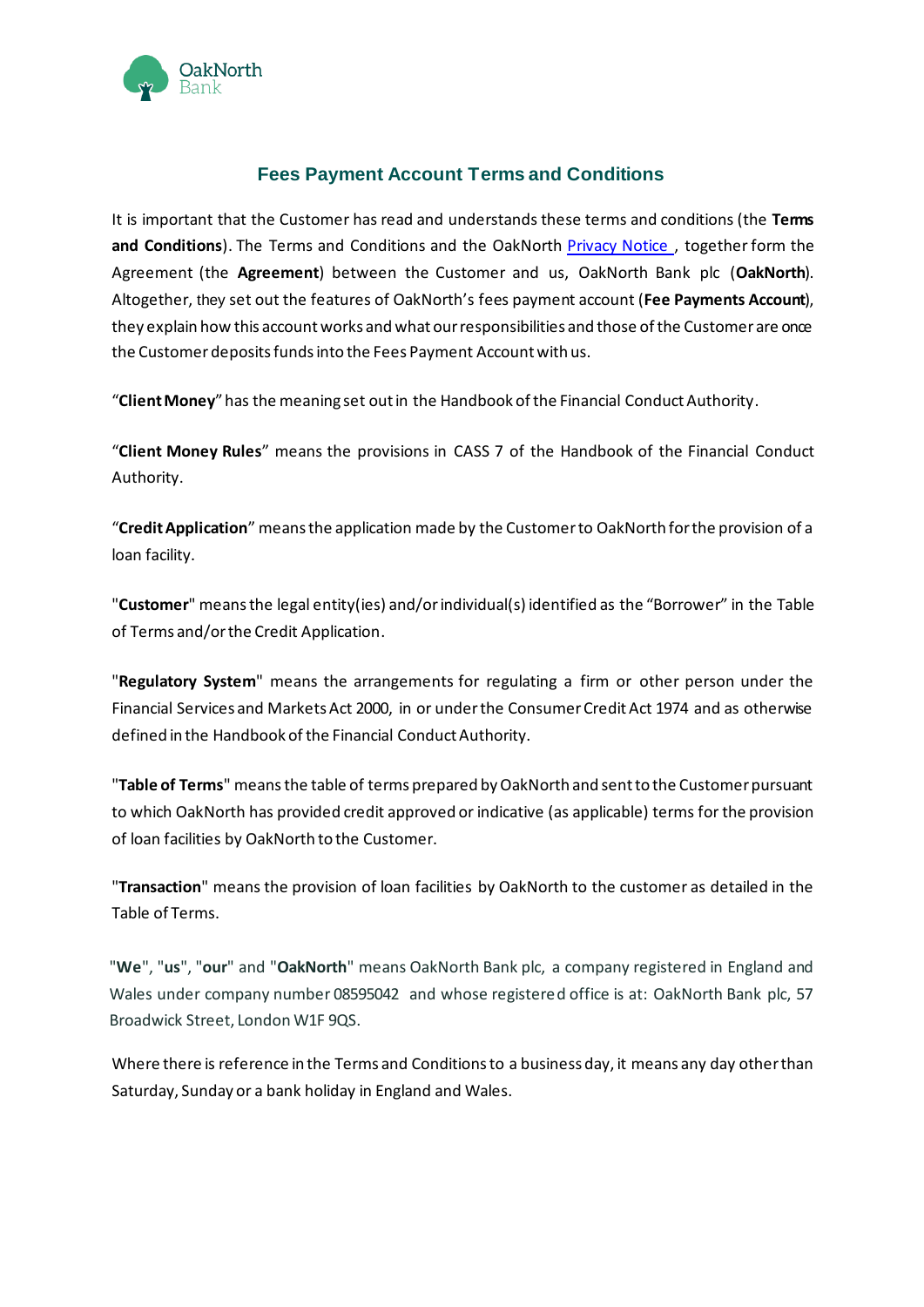

The Customer may ask us at any time while it has deposited funds into the Fees Payment Account to provide the Customer with the information contained in these Terms and Conditions.

OakNorth is authorised by the Prudential Regulation Authority and regulated by the Financial Conduct Authority and the Prudential Regulation Authority (Financial Services Register No. 629564).

# **1. Fees PaymentAccount**

- a) The Fees Payment Account must only be used for depositing non-refundable fees owed by the Customer to (a) external valuers, (b) OakNorth for application towards fees of OakNorth's external solicitors or (c) internal fees due to OakNorth. Such fees will be agreed in a Table of Terms or as separately agreed between the Customer and OakNorth by email.
- b) The currency of the Fees Payment Account will be Pound Sterling and the funds can only be accepted if they are in this currency and only be funded by way of electronic bank transfer.
- c) Only funds belonging to the Customer shall be applied to the Fees Payment Account and such funds must be unencumbered.
- d) The Fees Payment Account shall be a non-interest-bearing account.
- e) The Customer agrees that OakNorth will have the sole signing rights and control of the Fees Payment Account without any limitations and the Customer shall have no access to the Fees Payment Account.
- f) The Customer agrees and acknowledges that the funds standing to the credit of the Fees Payment Account will be held by OakNorth as banker and not as trustee. This means that funds in the Fees Payment Account will not be Client Money and will not held in accordance with the Client Money Rules.
- g) The Customer warrants that all the information it provides to us is complete, accurate and correct.

# **2. Deposits into the Fees Payment Account**

- a) We will only accept bank transfers into the Fees Payment Account from a UK bank account held in the name of the Customer or a Director of the Customer.
- b) All funds deposited into a Fees Payment Account will be non-refundable and will be applied towards the payments of fees incurred in accordance with paragraph 1(a) above.

# **3.** Payments from the Fees Payment Account

a) On the earlier of (a) the date of completion of the Transaction (b) the date on which any Transaction is aborted, we shall, at our sole discretion, withdraw from, and apply amounts standing to the credit of the Fees Payment Account for the payment of all amounts owed to all or any of (a) external valuers, (b) external solicitors or (c) internal fees due to OakNorth.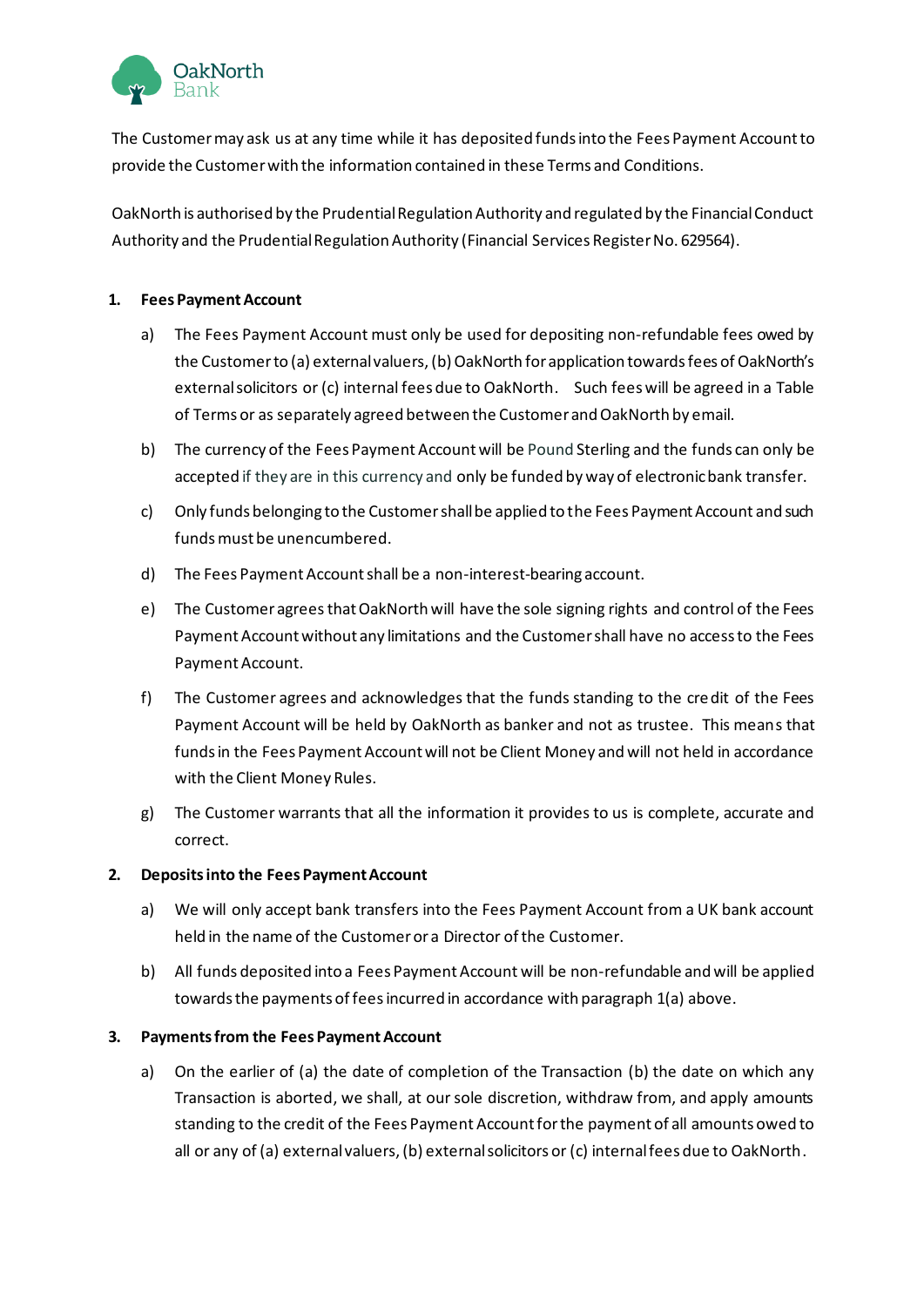

- b) If the Transaction has aborted before the relevant valuer or lawyer has incurred fees and costs up to the value of the relevant amount deposited into the Fees Payment Account, the excess funds will be applied as OakNorth determines in its absolute discretion.
- c) The Customer expressly acknowledges and confirms that OakNorth will not refund any amounts deposited into the Fees Payment Account back to the Customer without the prior written agreement of OakNorth. Any such decision to refund any amounts will at all times remain subject to OakNorth's sole discretion.

# **4. Unauthorised or incorrectly executed payments**

- a) If a payment is fraudulently or mistakenly paid into the Fees Payment Account, it may be removed from the Fees Payment Account at our sole discretion.
- b) If an unauthorised or incorrectly processed payment has been made, the Customer will notify OakNorth as soon as reasonably practicable using the details on the OakNorth website 'get [in touch'](https://www.oaknorth.co.uk/resources/get-in-touch/) page

# **5. Liability**

- 1. If the Customer has any reason to think we have made an error we must be told as soon as possible. If we make an error in administering the Fees Payment Account, as soon as possible after becoming aware, we will tell the Customer and put it right, restoring the relevant amounts to the Fees Payment Account had the error not taken place. In resolving any error, the Customer agrees that we may make the necessary correcting entry(ies) to the Fees Payment Account without having to seek prior approval of the Customer.
- 2. Nothing in this Agreement limits or excludes either party's liability for death or personal injury caused by negligence or for fraud.

## **6. Responsibilities of the Customer**

The Customer must notify us immediately of any changes relevant to this Agreement, including (but not limited to): the name of the Customer, address, email address, telephone number, tax residency status, business activities and changes in the details of any of the directors or shareholders (in the case of plc companies), members (in the case of limited liability partnerships) or other parties that may deposit funds into the Fees Payment Account. In certain cases, we may require additional documentary evidence.

## **7. Set Off**

We may at any time set off any matured obligation(s) due from the Customer to us against any matured obligation(s) owed by us to the Customer, including sums standing to the credit of any Account of the Customer and regardless of the place of payment, booking branch or currency of either obligation. If the aforesaid obligation(s) are in different currencies, we may convert either obligation at a market rate of exchange in its usual course of business for the purpose of this set-off.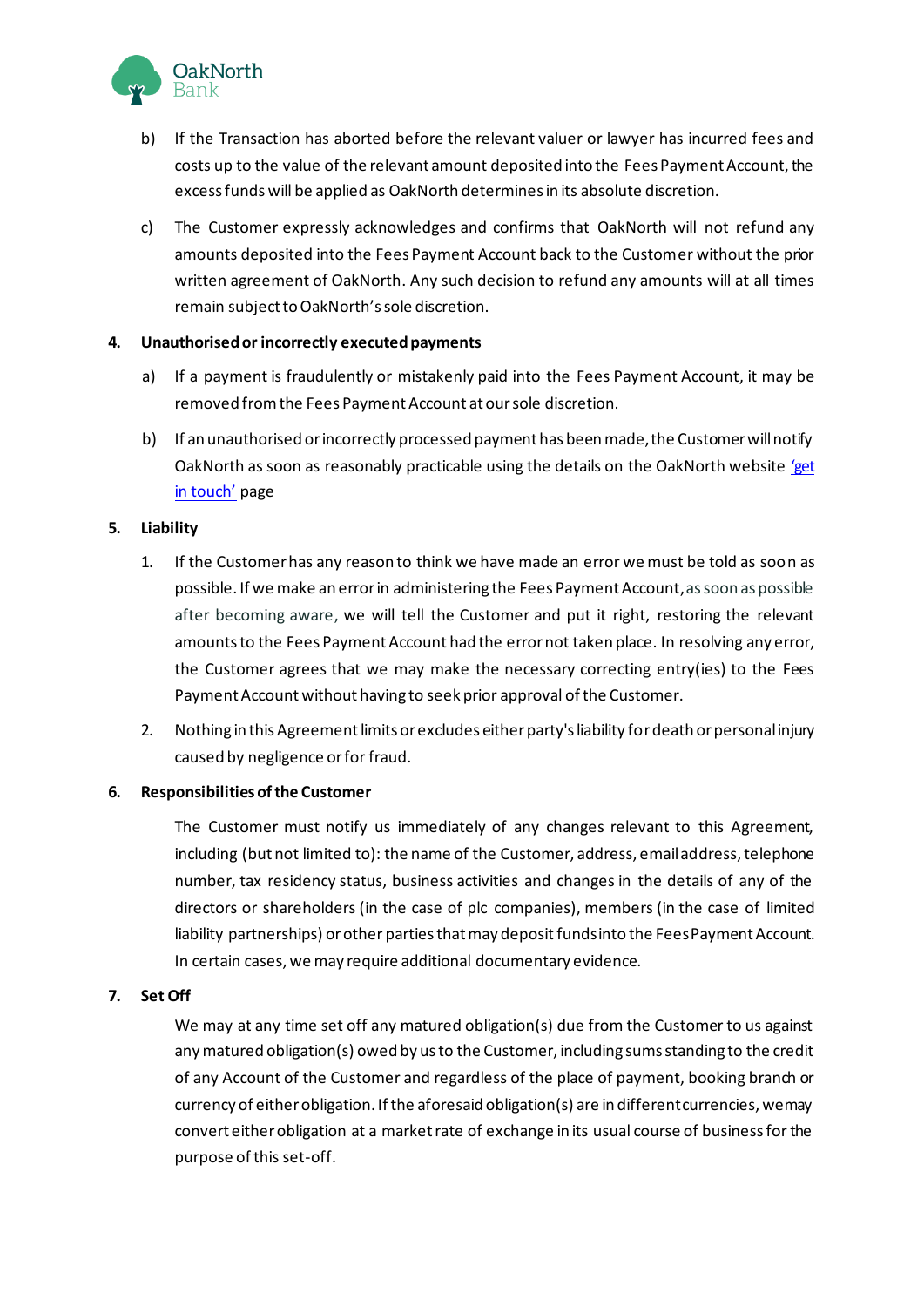

# **8. Changes to our service or these conditions**

- a) We may make changes to the services or these Terms and Conditions for the following reasons which will apply to the Fees Payment Account automatically:
	- a to make these Terms and Conditions easier to understand or fairer to the Customer;
	- b to correct non-material mistakes, ambiguities, inaccuracies or omissions where it is reasonable to do so or as a result of customer feedback;
	- c to make improvements to the services we provide which are of benefit to the Customer;
	- d to reflect changes in security design or technology at no increased cost to the Customer;
	- e to respond to changes in the Regulatory System, codes of practice, industry-wide practices, court or ombudsman decisions or new regulatory requirements or practice;
	- f if we reasonably believe the change is necessary in the interests of our customers and us; and
	- g in all such cases we shall promptly notify the Customer of such changes.
- b) For all other changes, we will notify the Customer no less than 30 days in advance of the change taking effect. If the Customer does not notify us of its refusal to accept the change before the date that the change takes effect, then this Agreement will be changed accordingly from that date. This would apply, but not limited, to the following:
	- a To take account of any change in our ownership or to reflect a reorganisation of our business as a result of it being acquired or merging with another bank or organisation to make sure that our customers and the customers of the other organisation are treated in a similar way if they have a similar product.

## **9. Fraud prevention agencies**

- a) If false or inaccurate information is provided or fraud is identified or suspected, details may be passed to fraud prevention agencies without notice to you. Law enforcement agencies may access and use this information.
- b) We and other organisations may also access and use this information to prevent fraud and money laundering, for example when checking deposit applications.
- c) We may access and use information recorded by fraud prevention agencies from other countries.
- d) If you would like contact details for the credit reference and fraud prevention agencies we us[e](http://www.oaknorth.com/get-touch), please [contact](https://www.oaknorth.co.uk/resources/get-in-touch/) us.

## **10. Email**

a) If the Customer emails us, or gives us an email address, we will keep a record of it and the Customer agrees to communications being sent to it at that address. We will not give any email address relating to the Customer to any unauthorised third parties.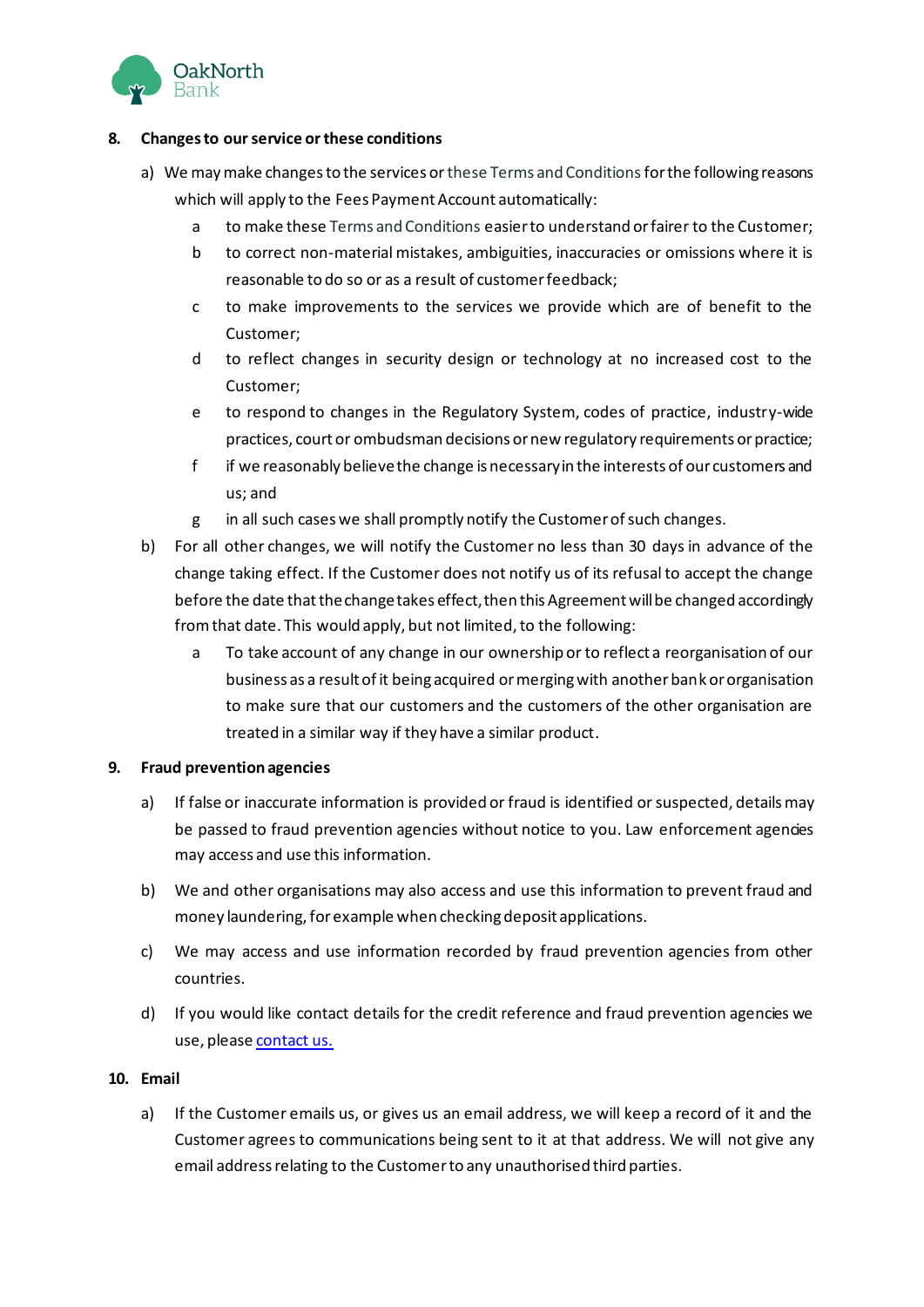

b) However, if the Customer sends us an email, please remember that it will be unsecure and could be intercepted. Accordingly, please keep the amount of confidential information included to a minimum. We will do likewise when we reply.

## **11. Information and monitoring**

We may monitor or record calls, emails, text messages or other communications in accordance with applicable laws. Such recording or monitoring may take place for business purposes such as quality control and training, prevention of unauthorised use of our telecommunication systems and website, ensuring effective systems operation, prevention or detection of crime, and protection of confidential information relating to the Customer (including personal data of any depositors into the Fees Payment Account). Please see our Privacy Notice for more information.

## **12. Other issues**

- a) It is our aim to ensure a complete service at all times, but we will not be responsible when failure is caused by circumstances beyond our control or which we could not reasonably have foreseen.
- b) We may transfer our rights and/or responsibilities under this Agreement to any person if:
	- 1. We reasonably believe such person is capable of performing our responsibilities; and
	- 2. That other person is authorised to accept deposits and writes to the Customer and undertakes to carry out all our duties and obligations under this Agreement. If it does so, the Customer agrees that we will be released from all those duties and obligations and shall have no further liability to the Customer
- c) The Customer shall not transfer any of its rights or responsibilities under this Agreement to any third party.
- d) This Agreement with the Customer (comprising these Terms and Conditions, the OakNorth Data Privacy Terms and Conditions, and the online application) is governed by the laws of England and Wales and shall be subject to the exclusive jurisdiction of the courts of England and Wales.
- e) If we believe that the Customer has tax obligations in other countries, we may disclose information about the Customer directly to those tax authorities or to HM Revenue & Customs, which may share the information with the other tax authorities.

## **13. Contacting us**

We can be contacted by email, by phone or in writing. Please refer to our website for our contact [detai](https://www.oaknorth.co.uk/resources/get-in-touch/)[ls.](http://www.oaknorth.com/get-touch) If you have any difficulty with hearing or speech, we can accept calls from you when you use the Next Generation Text (NGT) Service. Please visi[t NGT](http://ngts.org.uk/)to see all the ways you can use this service.